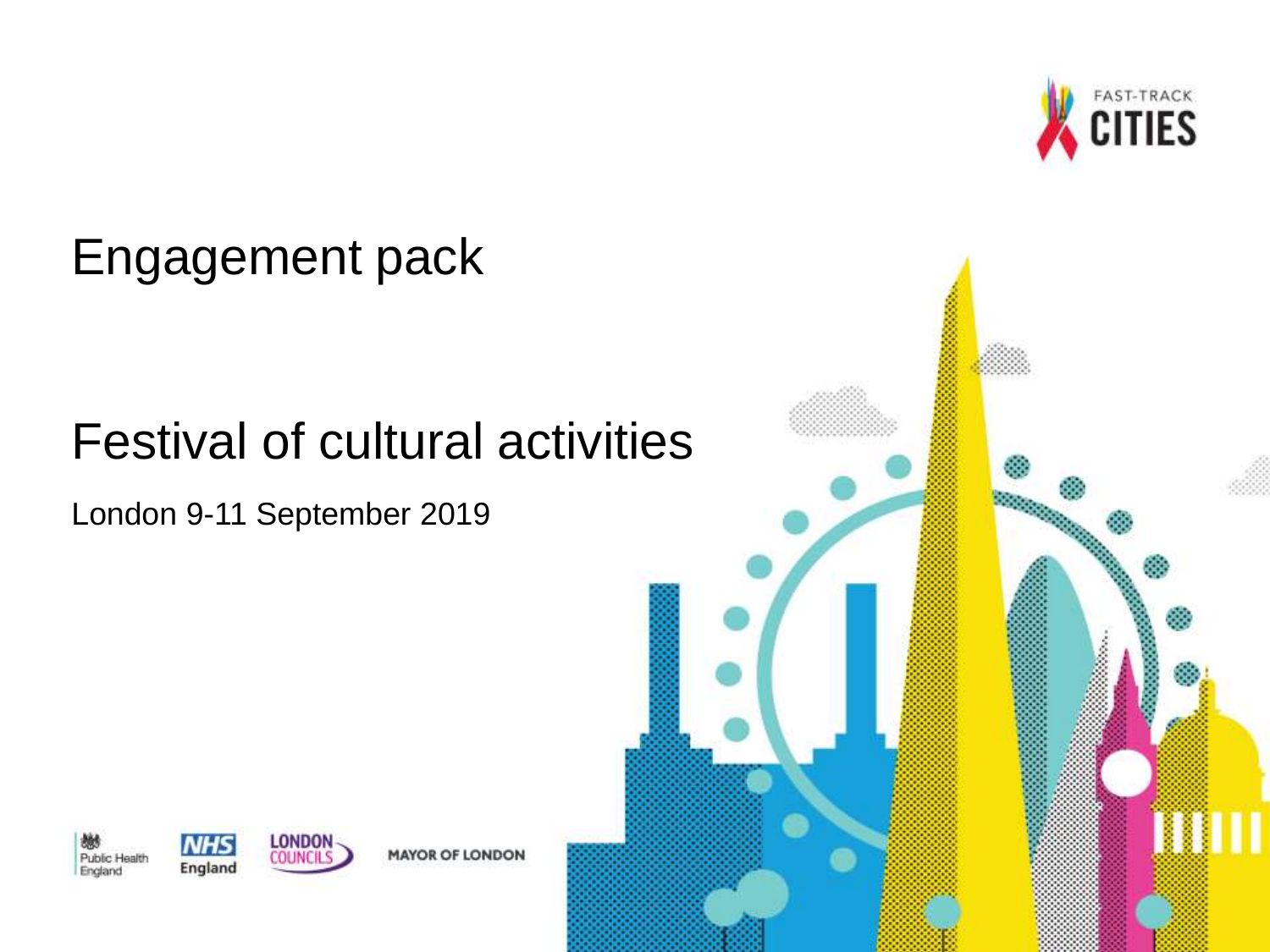# Introduction



London has been chosen to host the first Fast Track Cities international conference because we are the first global city to exceed the UNAIDS targets for tackling HIV.

We want to make sure London's outstanding HIV community is actively engaged, highly visible and well represented throughout the conference period. This represents an excellent opportunity to raise the profile and visibility of London's HIV response, showcasing the incredible work being done in our city.

In order to achieve this, we aim to involve as many London organisations as possible across all sectors during the week of the conference. We are inviting your organisation to host an event or activity to contribute to the *Festival of cultural activities* irrespective of whether your organisation will attend the conference itself. We urge you to think creatively and think big, using your assets to showcase what you do and support tackling HIV in London.

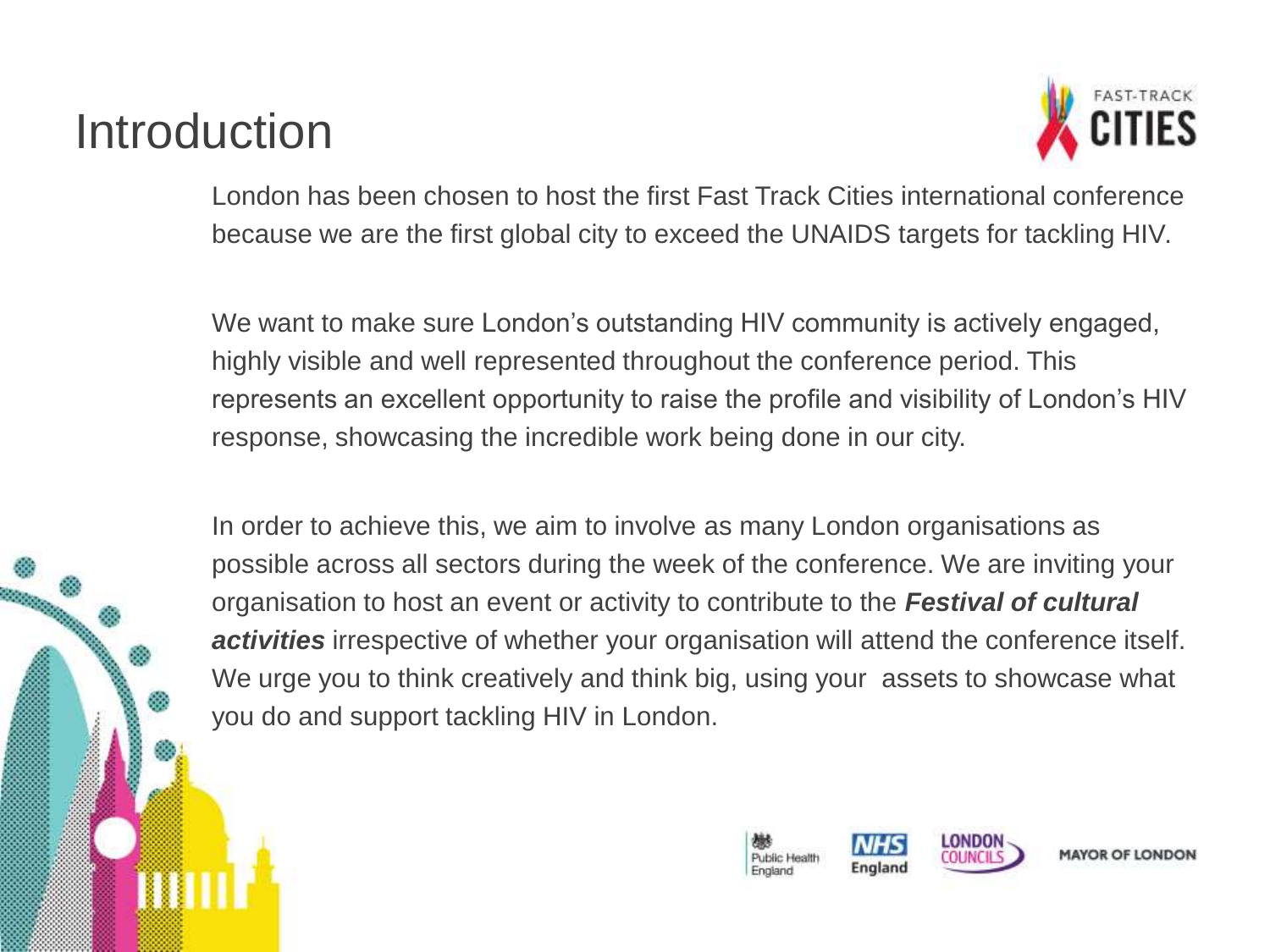# What do I get out of it?



Fast Track Cities London is an opportunity to connect London's HIV community with partners, share best practice and bring additional funding into London.

We can't do this by ourselves, we need the whole of London's HIV community to get behind this, get involved, help us pull these plans together and be part of the design work right from the start.

We'll be sharing people's work with the media, on social media and with partners, so raise your profile and work together to end stigma and discrimination in London.

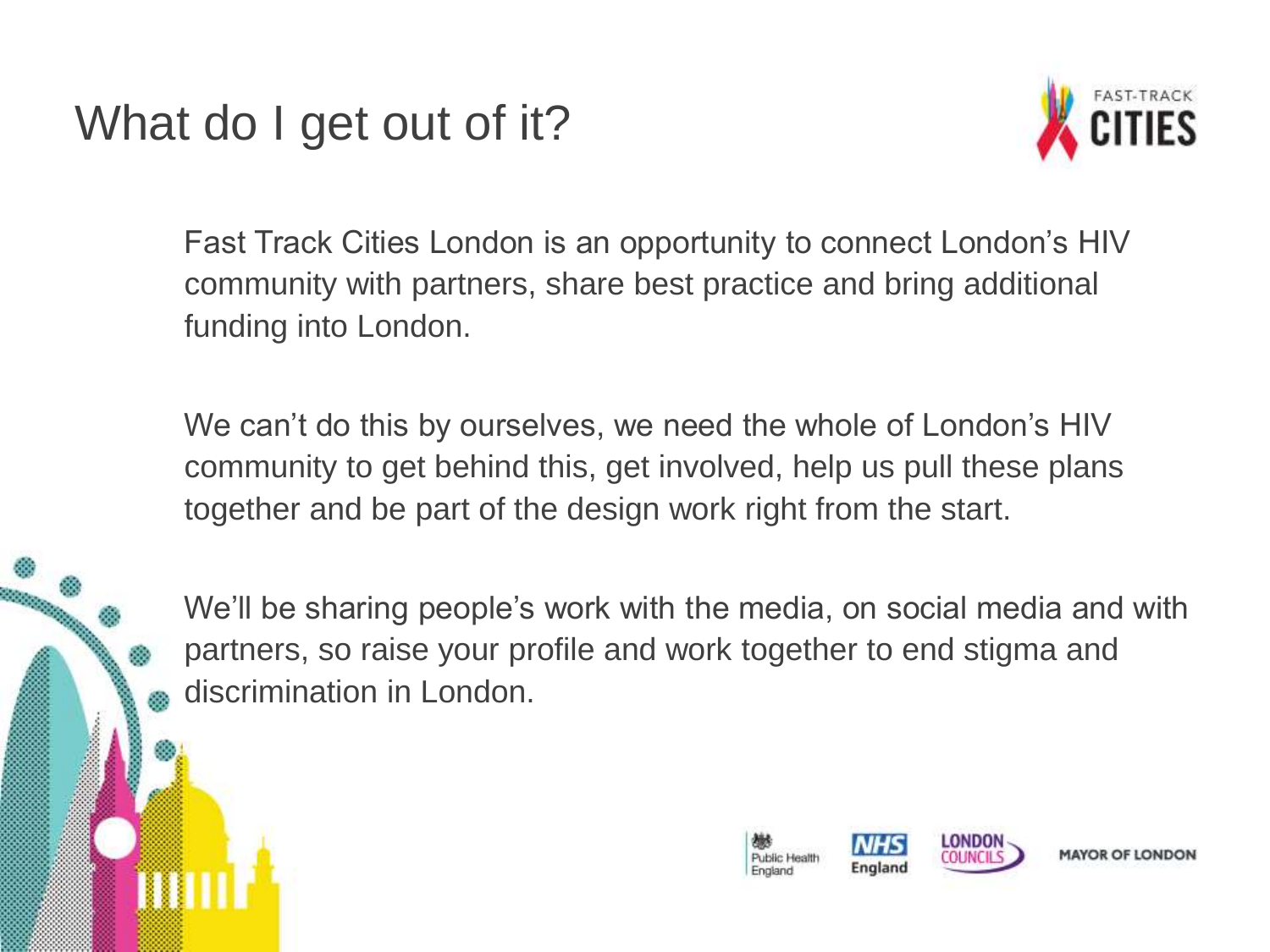# Getting started and signing up



First things first:

• Sign up to Fast-Track Cities festival of cultural activities by clicking the following link <https://www.surveymonkey.co.uk/r/NQHMW3H> and we can keep you up to date and share what is happening

Whatever you do, be it a party, a film screening, a question time or a display we want you to enjoy this fantastic week of opportunities. There will be loads that you can join in with too! Find out more by emailing [hlp.londonftci@nhs.net](mailto:hlp.londonftci@nhs.net)

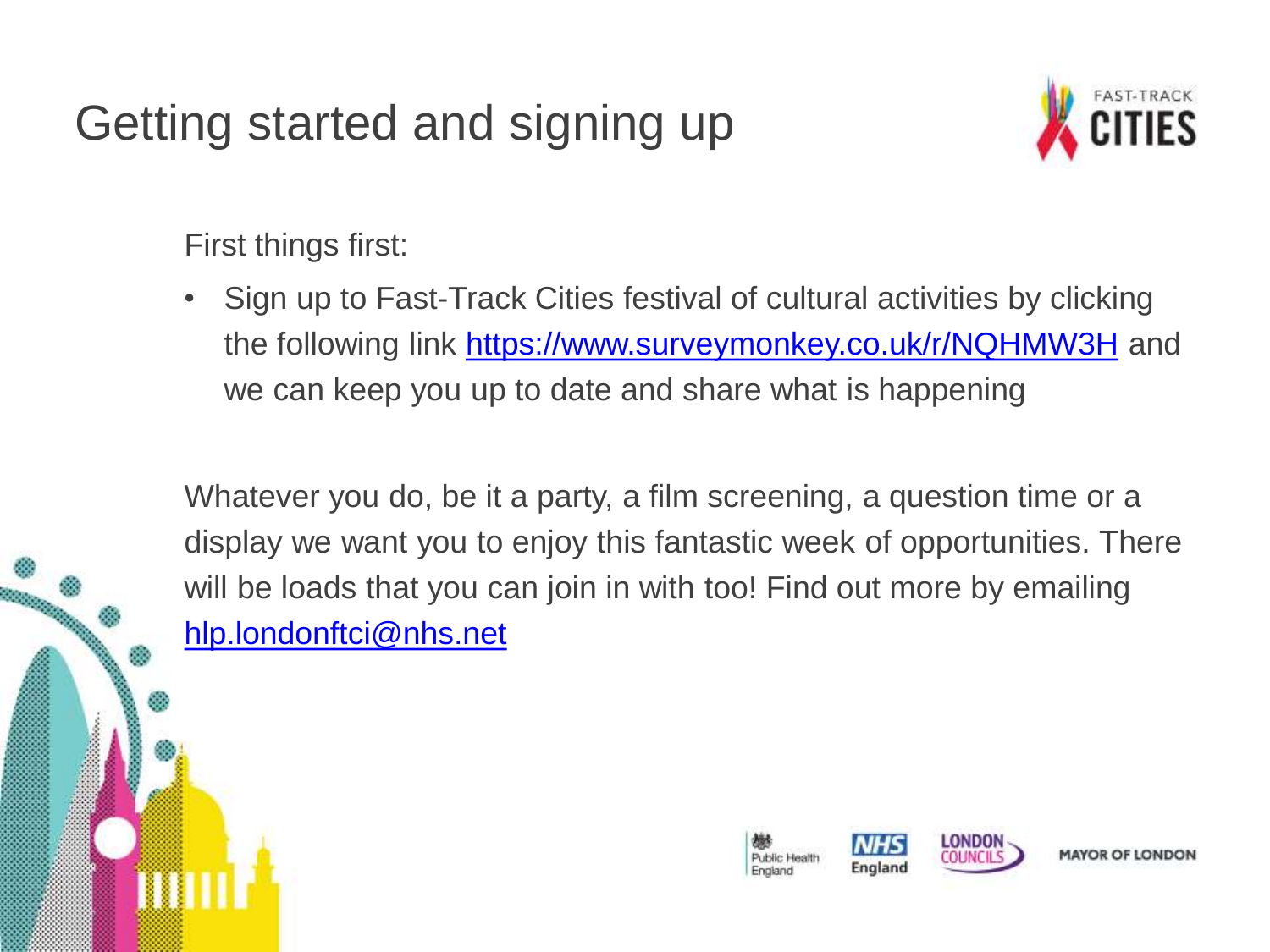# What can I do?



#### **Got five minutes?**

Share right now the *Do it London* campaign on your social media sites. During the conference share the *Fast Track Cities* social media content on your social media sites using #GettoZeroHIV

#### **Want to get involved?**

Organise an activity or event, on or offline and sign up to let us know what you are doing.

### **Got a bit more to give?**

Get in touch about your campaigns, events or media and social media to find out how we could work together.

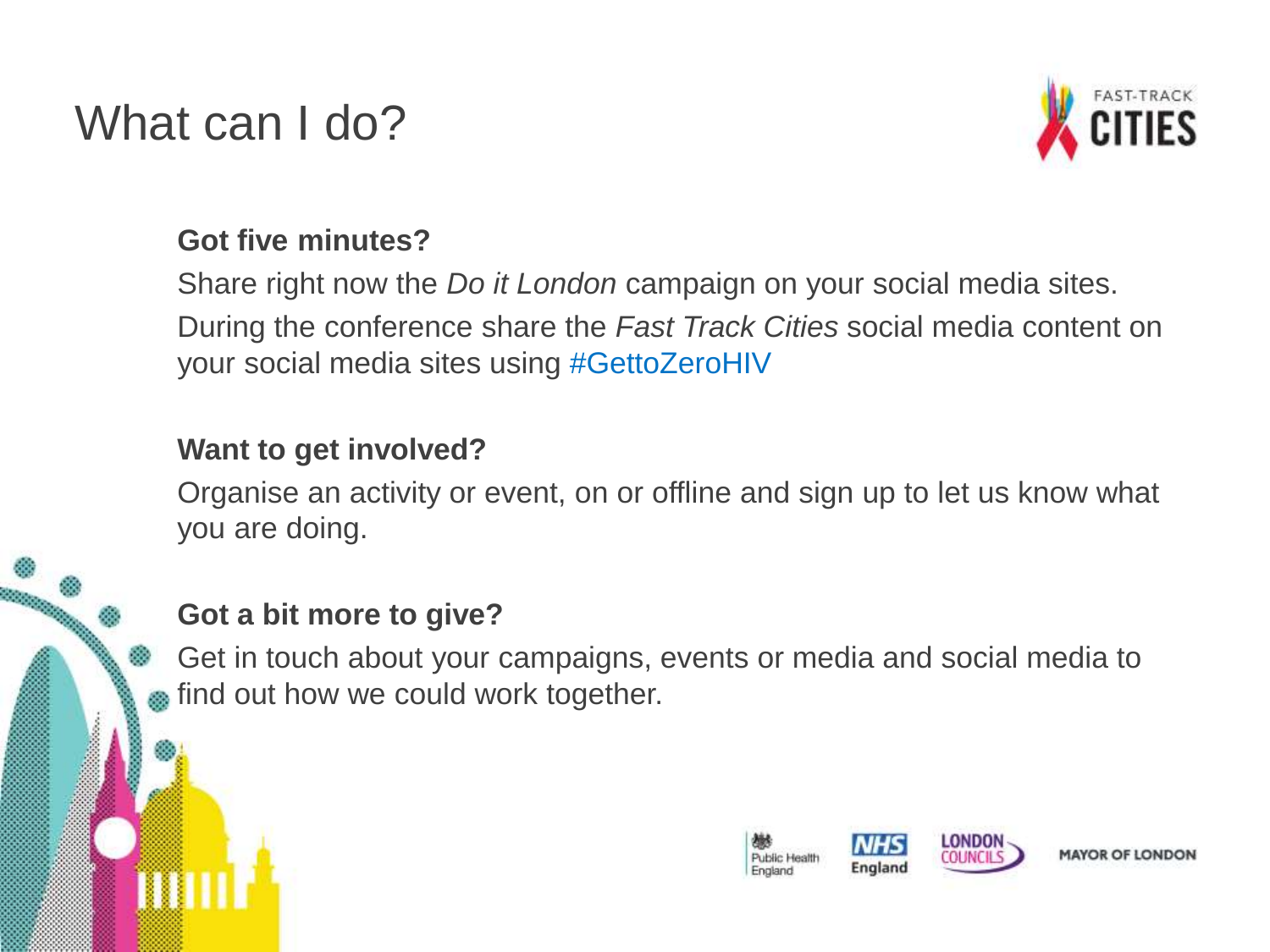# Suggested ideas…



- Light your building up red or host a red light display!
- Host a HIV themed question time about: working together, HIV lived experiences, anti-stigma work or sharing best practice
- HIV positive display, photoshoot or show
- Host an HIV anti-stigma themed bring and share party in your area
- Got a media story or great piece of social media content get in touch to find out if we can help

On Tuesday 10 September join our hyperlocal news day – report on your event and stories from your area, share blogs, photos, videos and art – we'll be sharing your efforts on our social media sites. Use hashtag #GettoZeroHIV

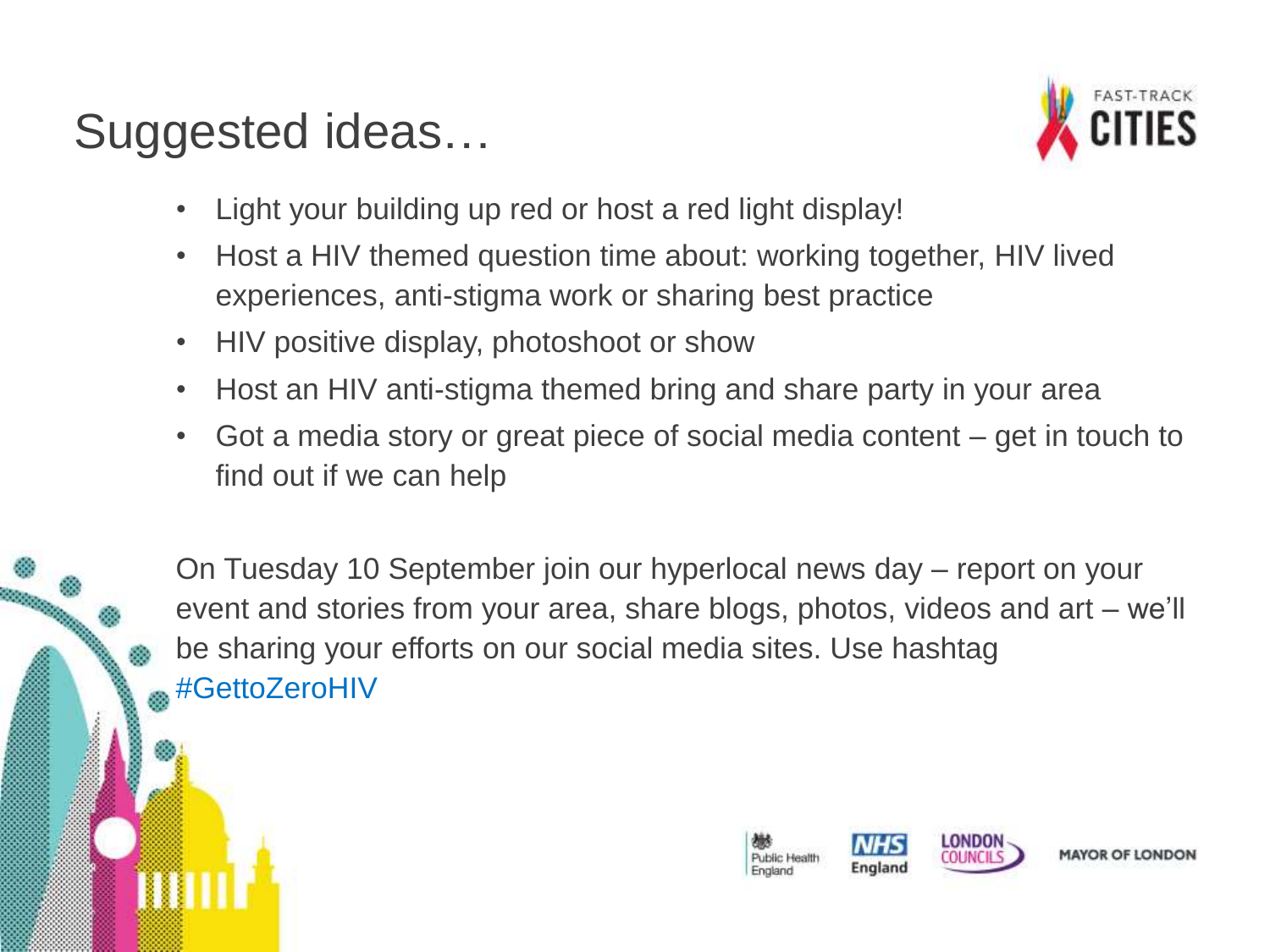### Language – partner with us



#### **Using our name**

{your event} working to support Fast-Track Cities London

### **Short copy**

We {insert your organisation's name} are working as part of the Fast-Track Cities Initiative to support London in getting to zero new HIV transmissions , zero deaths and zero stigma.



**MAYOR OF LONDON**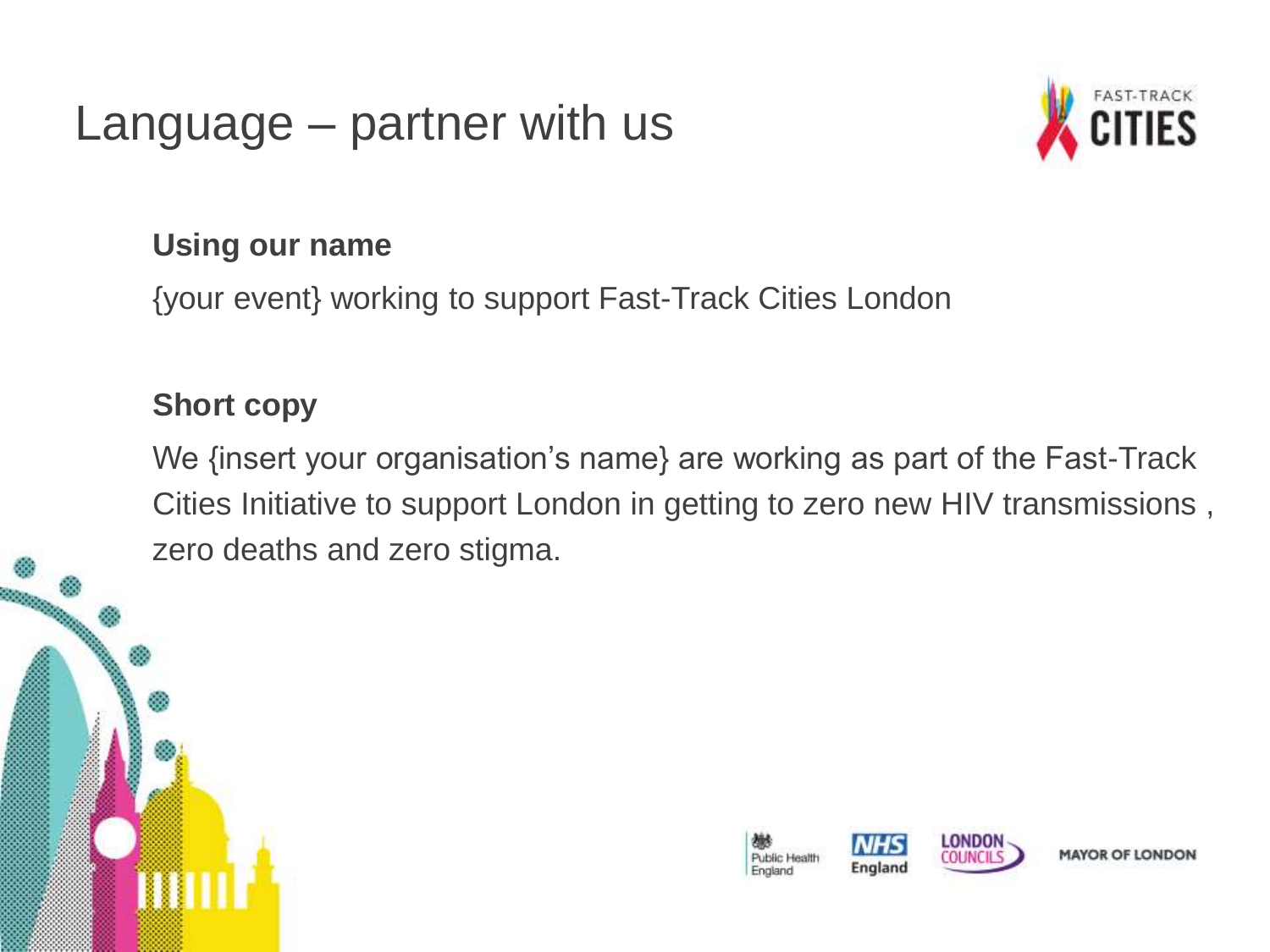# What to say about us – long version



London has joined the international Fast-Track Cities initiative to fight against HIV and 'Get to Zero' by 2030.

London is the best city in the world for HIV detection and treatment with 95% of people with HIV diagnosed, 98% on treatment and 97% with the virus undetectable.

London has been picked to host the first international Fast-Track Cities HIV conference, which gives us the opportunity to showcase all the great work of the HIV community over the past 30 years.

We want to work with all Londoners to reach the ambitious targets and support people living with HIV to live healthier and happier lives.

Find out more at <https://www.healthylondon.org/our-work/prevention/fast-track-cities/>

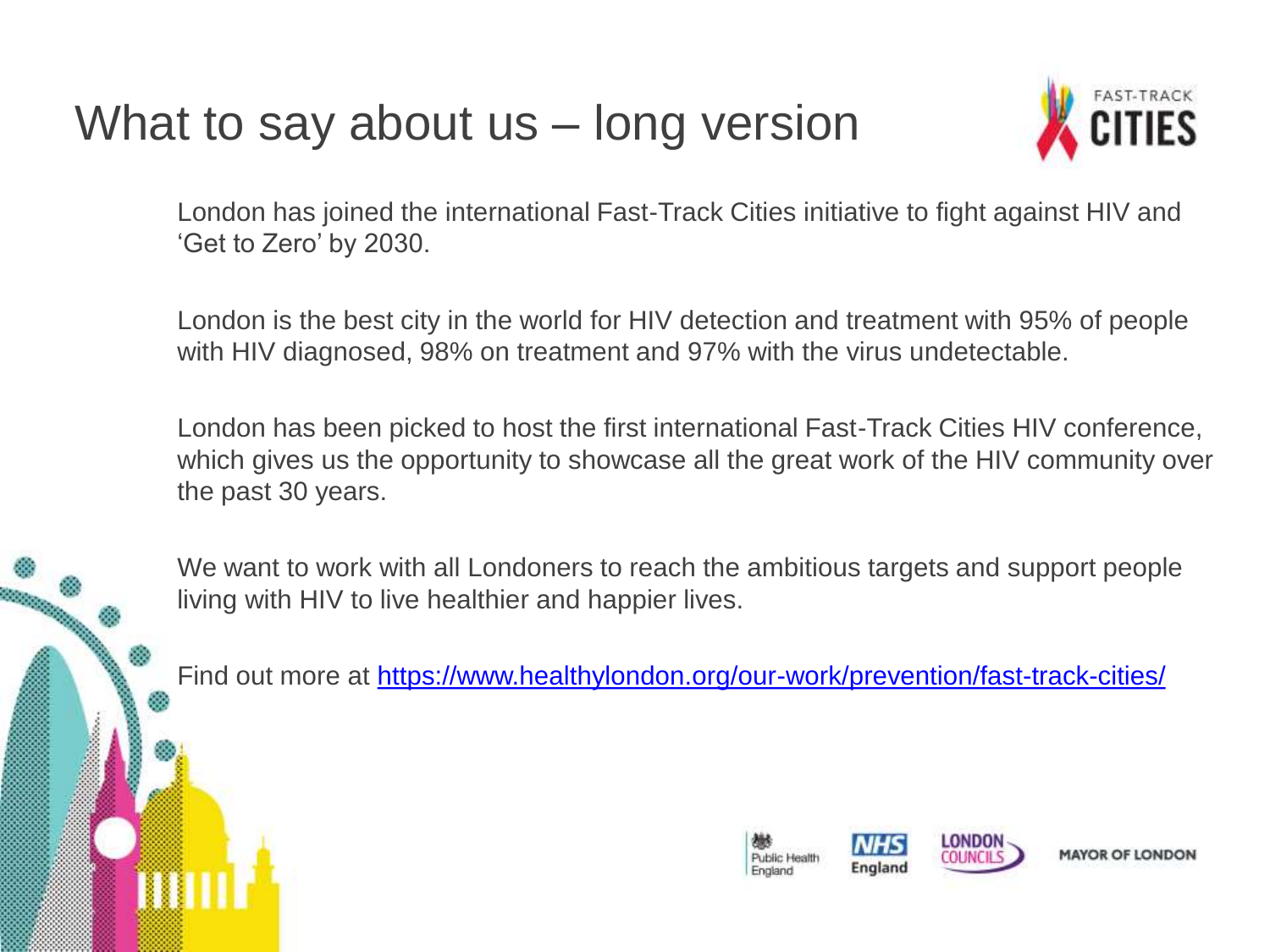### Social media and web



Here are our web and social media details. Please link to, like and follow us, and we'll do the same.

Please include the hashtag (#GettoZeroHIV) and web address on your Fast-Track Cities printed and digital assets:

Web <https://www.healthylondon.org/our-work/prevention/fast-track-cities/> Hashtags #GettoZeroHIV #DoitLDN #FastTrackCitiesLDN Handles [@HealthyLDN](https://twitter.com/HealthyLDN)